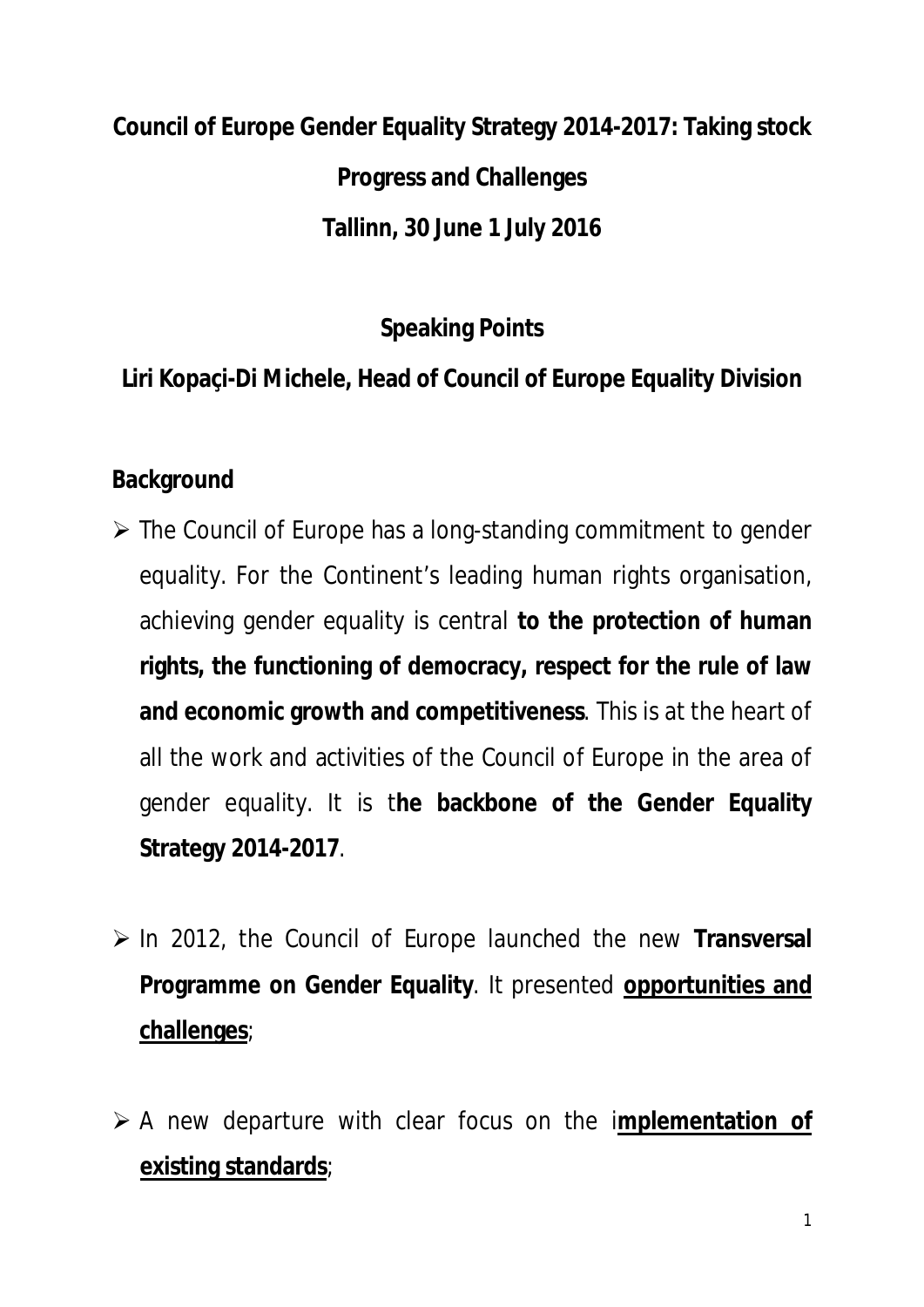- It set up **comprehensive** structures aiming at **sustainability and mainstreaming** gender equality across all policies and activities: Gender Equality Commission (**GEC**), National Focal Points (**NFP**s), Gender Equality Rapporteurs (**GER**s) and the Gender Mainstreaming Team (**GMT**);
- **Challenge**: pulling together (limited) resources (financial and human), expertise, knowledge and experience, interconnecting the different structures, adopting a cohesive approach to ensure work and activities at CoE level responded to needs, the work and activities to achieve gender equality in the member states.
- **The first major project** of the Transversal Programme: drafting the first ever **Council of Europe Gender Equality Strategy**. What came out of intense work and consultations was the Gender Equality Strategy 2014-2017: **a balanced, flexible and focused document** that builds upon the **strengths, specificities and the added value of the Council of Europe**. A document that has been guiding both the Organisation and the Transversal Programme to achieve the effective realisation of gender equality in the CoE member states through activities around **five strategic objectives**: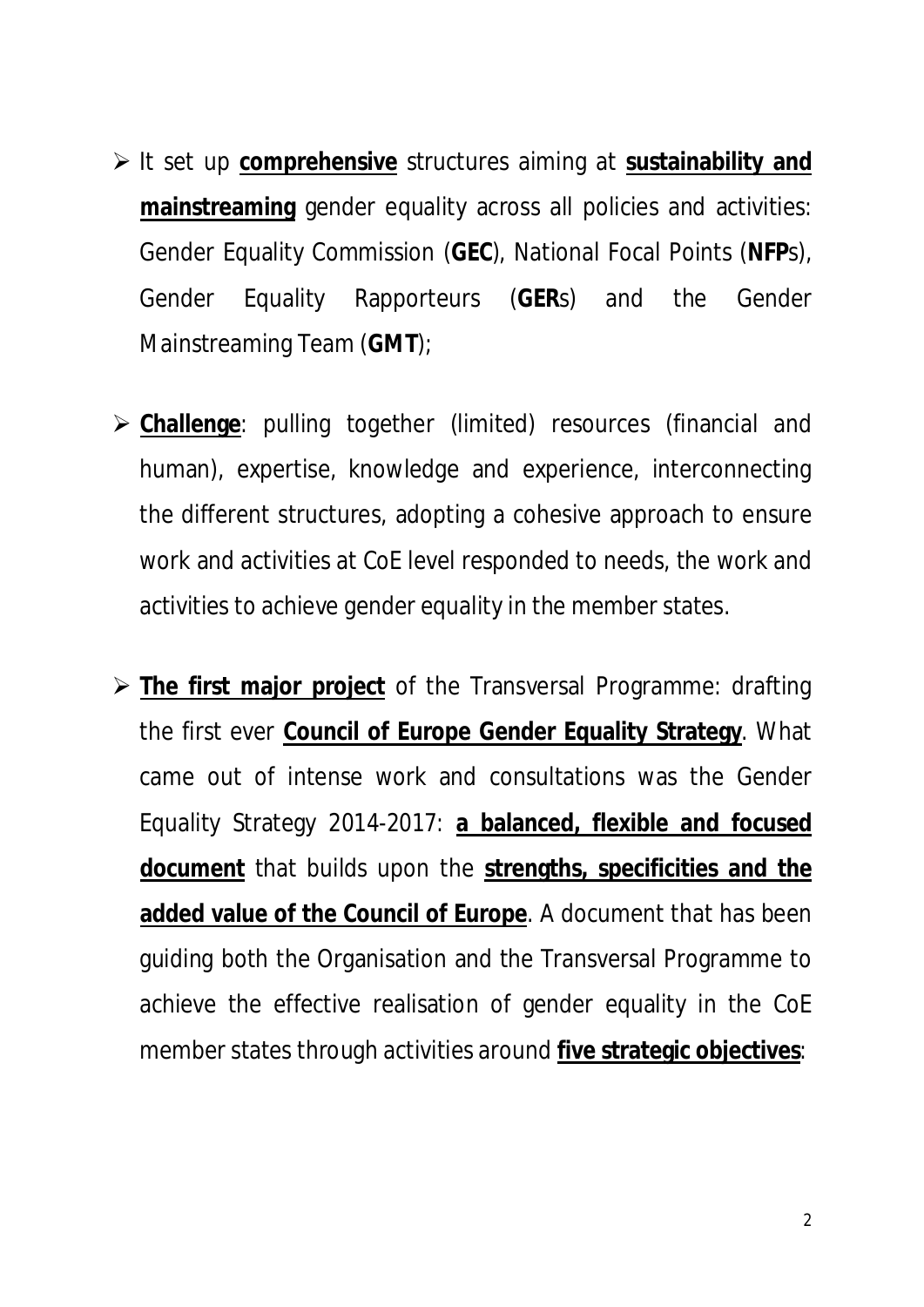- 1. Combatting **gender stereotypes and sexism**;
- 2. Preventing and **combating violence against women**;
- 3. Guaranteeing **equal access of women to justice**;
- 4. Achieving **balanced participation** of women and men in political and public decision making;
- 5. Achieving **gender mainstreaming** in all policies and measures;

**Mid-Term through the implementation of the Strategy**

- The Strategy has allowed the Organisation **to focus its response to the challenges and opportunities faced in the implementation of key gender equality standards** both within the Council of Europe and in its member States.
- It has **energised and accelerated work on narrowing the gap between de jure and de facto gender equality**, as well as brought together resources for greater impact across the organisation, through its gender mainstreaming pillar.
- $\triangleright$  The Transversal Programme on Gender Equality has gained **visibility, influence and authority** in promoting and implementing gender equality standards.
- The Council of Europe is increasingly recognised as **a lead organisation and reference point** in the field of women's rights and gender equality, both in Europe and beyond.
- Member States continue to **engage in a proactive and meaningful way in activities related to all five objectives of the Strategy** and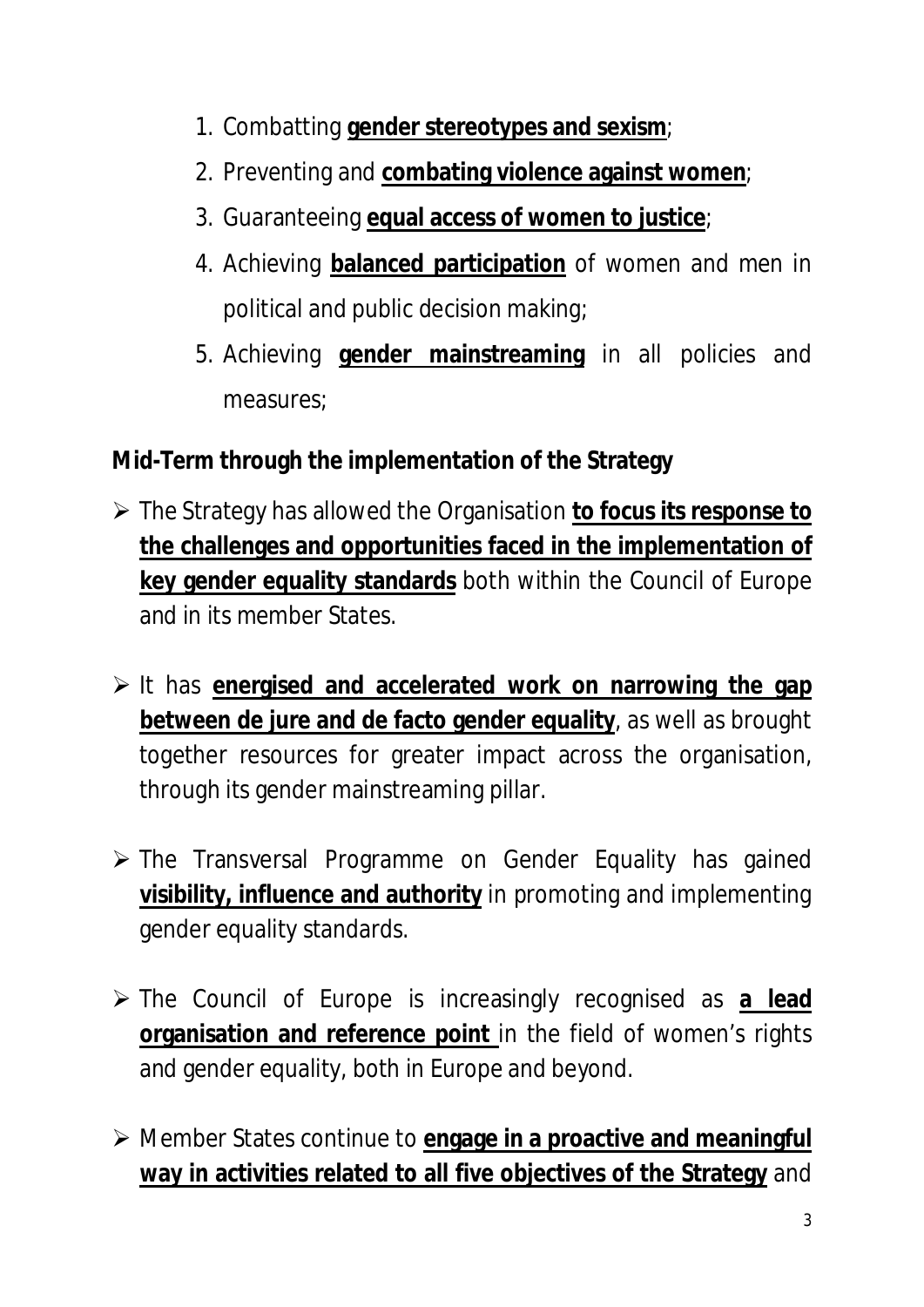**national efforts have benefited from the initiatives and tools developed under the guidance of the GEC**.

- Co-operation with the member states has been **vital and has enabled the Strategy to harness the Council of Europe standards with initiatives, innovative ideas and experience at national level.**
- **Gender mainstreaming has gained further impetus within the Council of Europe**. Work carried out by GERs in the intergovernmental, monitoring and institutional bodies has led to **coordinated and sustained efforts to introduce a gender equality perspective in all policies and at all levels**.
- Member States are also actively **addressing the need for gender mainstreaming**, including by setting up inter-sectoral working groups, adopting specific plans and strategies, providing training and support, evaluating and monitoring impact and progress.
- **Targeted co-operation projects** have provided national authorities not only with relevant standards but also with the tools and the expertise necessary to comply with them.
- $\triangleright$  The Council of Europe has further developed and strengthened **strategic partnerships with other regional and international organisations and civil society.** This is crucial to ensure synergies and strengthen impact of actions aimed at narrowing the gap between standards and their implementation and towards the overall protection and promotion of gender equality and women's rights.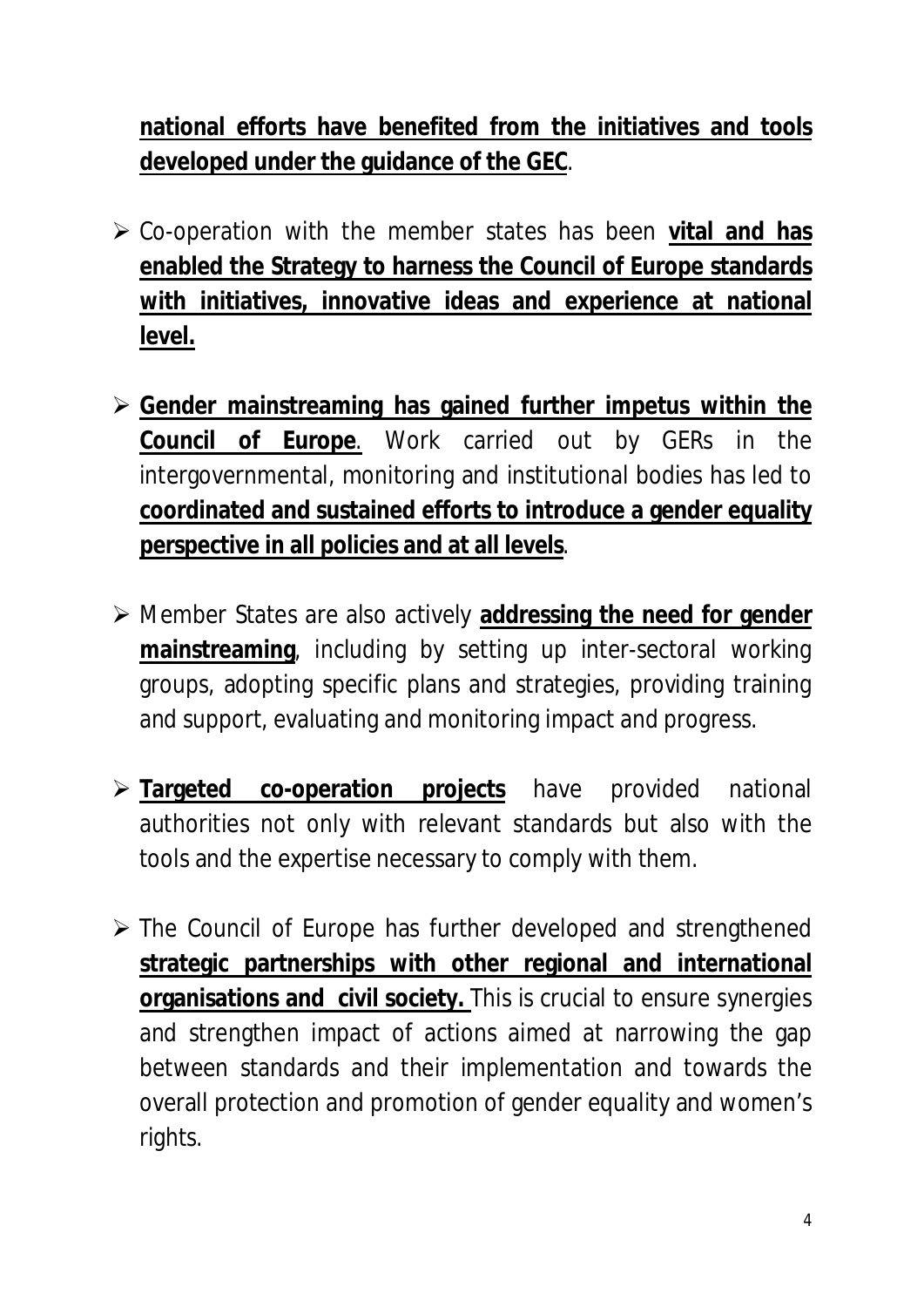**Some objective-related achievements include**:

- 1. CoE work on gender stereotypes and sexism has paved the way towards the **preparation of a Committee of Ministers Recommendation on sexism**. It will address **standard gaps** in this area as identified by work on media and image of women, gender stereotypes or the recent activities on addressing sexist hate speech where the CoE has taken a strong lead.
- 2. The highlight of work on strategic objective 2 is the **entry into force of the Istanbul Convention**. Following numerous successful promotional events (over 105 events in 35 countries), and cooperation with key external partners, the **Istanbul Convention entered in force on the 1 August 2014**. It has become a **global reference instrument** used by other major regional and international organisations in their policy making or standard setting. Without any doubt the reference to it as **"the gold standard" or "primus inter pares"** (thank you Ms Puri!) is the highest possible recognition. The EU is working towards ratification of the Convention - this further consolidates the position of the Istanbul Convention as the most comprehensive international treaty on combatting violence against women and domestic violence and reaffirms once more the European Union's solid commitment to fight gender-based violence and promote gender equality. The Convention is also recognised by other regional or international organisations such as the OSCE or the OECD. It has been a privilege to work with so many partners from across the globe to promote the Convention, cooperation we hope will continue for its implementation.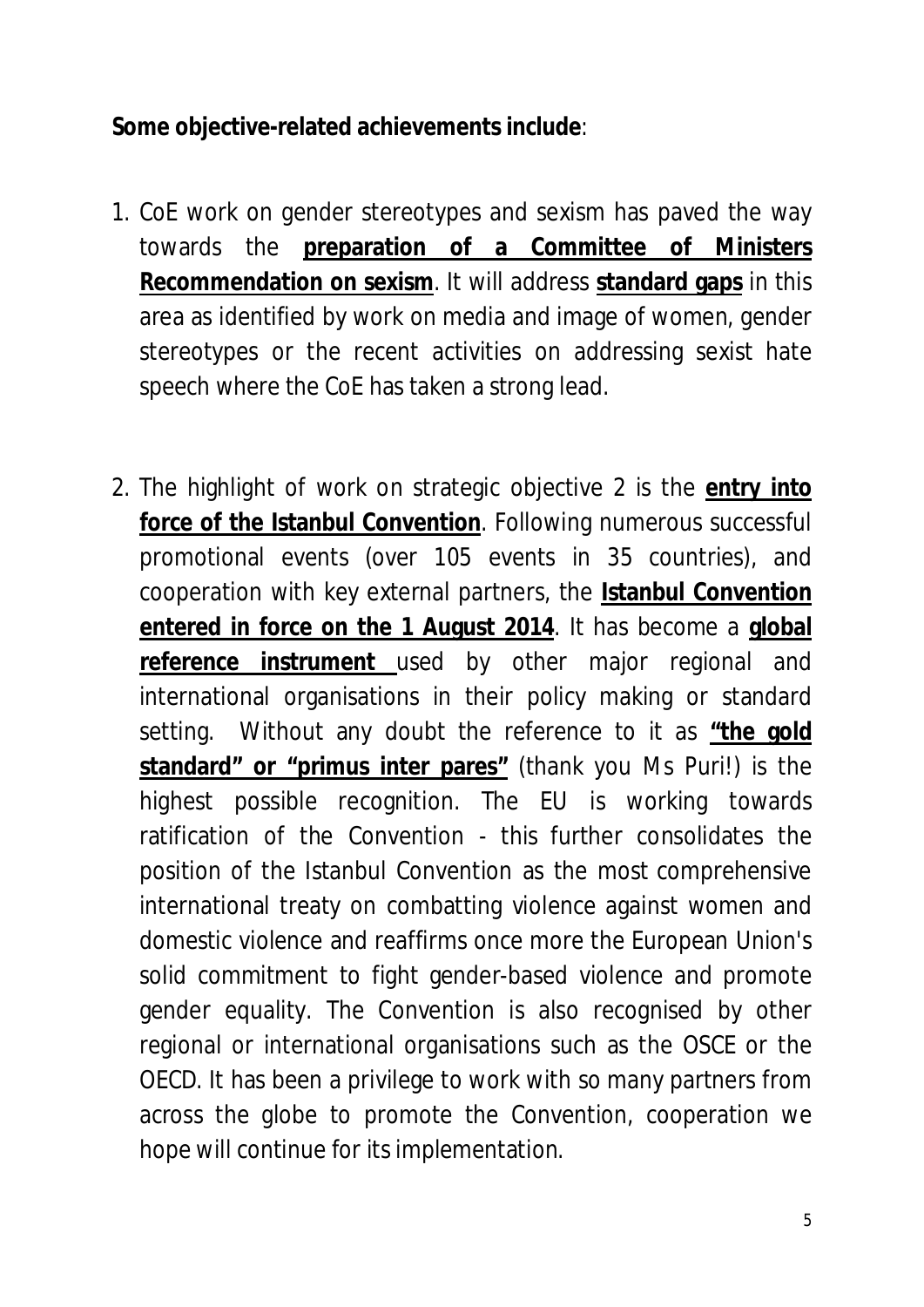- 1. Whether it is making available information, studies, data, research and benchmarks. Or working with the European Court of Human Rights, putting together compilations of good practice, supporting member states to develop training on women's rights and gender equality for legal professionals, or developing a framework for Measuring Access to Justice in cooperation with our colleagues at UN Women, **CoE has contributed to narrow the data gap, make available information and build knowledge to identify barriers that hamper women's access to justice and put forward recommendations to overcome them**.
- 2. On **balanced participation of women and men in political and public decision-making**, **monitoring implementation** is used as a tool to support member States in their efforts to comply with Council of Europe standards. The GEC's work in this area focused on the preparation of the questionnaire for monitoring the implementation of the Committee of Ministers on this issue. Likewise previous rounds of monitoring of the same or other CM recommendations in the area of gender equality, we expect the replies from the member states will bring useful information about progress or lack thereof, gaps in policies, legislation and implementation, but also good practice examples that may benefit member states.
- 3. Contrary to all doubts and low expectations, CoE work in the area of **gender mainstreaming has witnessed growing interest and significant progress has been achieved**. Combining formal structures (GERs and GMT) with more visibility for the work of the different sectors in this area (exchange of views with GEC, presentations to the GMT or other occasions) **have led to a "buyin"** from the other sectors which are increasingly understanding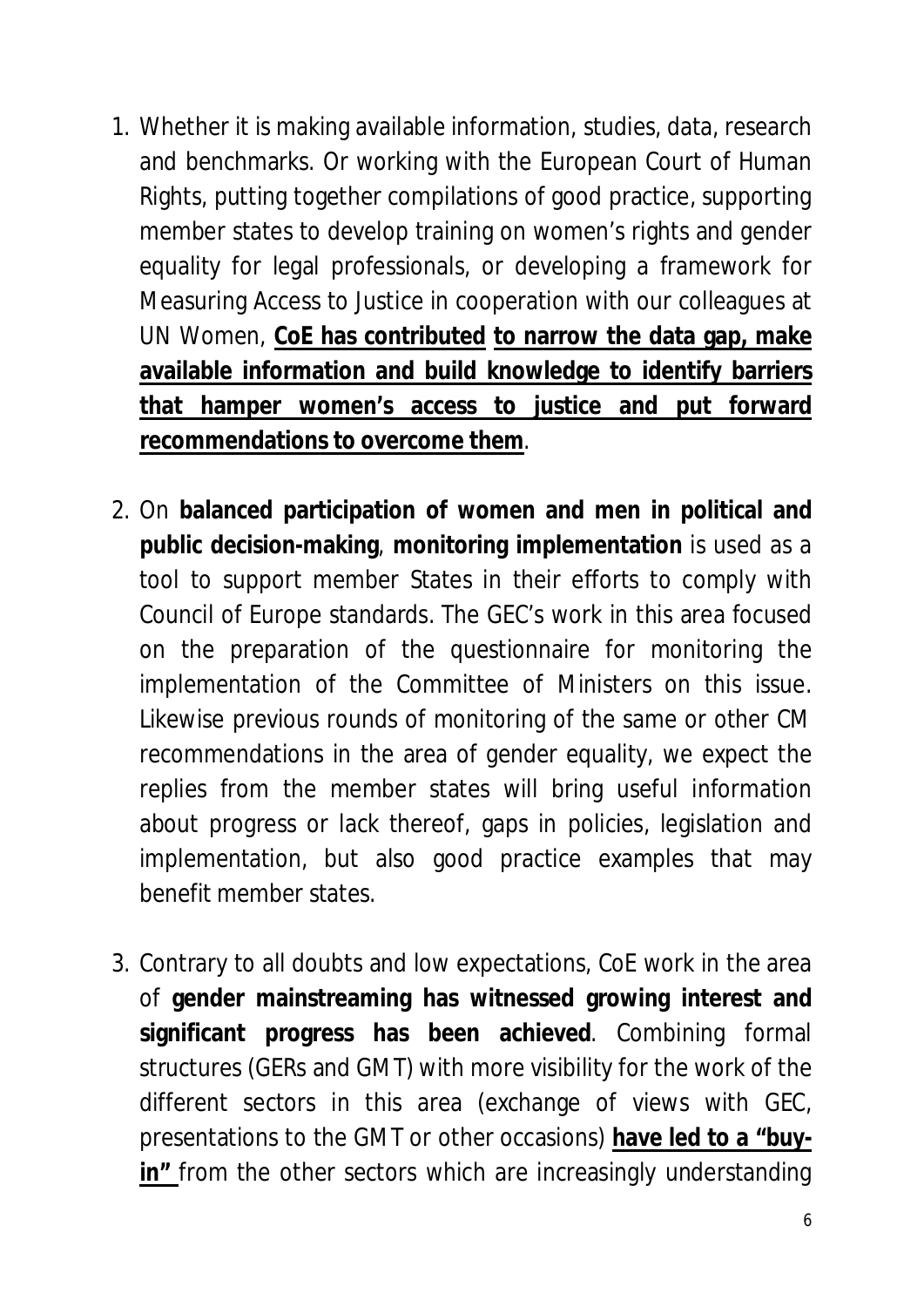the importance of gender mainstreaming into their work and activities. **A total of 42 GERs are currently operational in their respective Committees, monitoring bodies or partial agreements** leading efforts to integrate a gender dimension into their work and activities. Education, media, sport, cinema, health, culture, corruption, terrorism, democracy, local government, legal and judiciary, constitutional matters, youth, electoral assistance, social policies, rights of Roma, or cooperation programmes: the list is long and very diverse. In addition, gender equality issues are increasingly visible in the work and activities of institutional bodies including the Committee of Ministers, ECtHR, PACE, the Congress of Local and Regional Authorities or the Office of the Commissioner of Human Rights.

 **Practical tools and publications, visibility and promotion materials on the Council of Europe standards and their implementation** have been prepared and widely disseminated. Such publications are in high demand by member States, internal and external partners, and are considered to be very **useful tools to monitor progress and compliance with benchmarks and standards in the area of gender equality**. Examples cover all five objectives of the Strategy, cross cutting or transversal themes and come in a wide variety of formats (factsheets, information cards, studies, analytical reports, compilations, handbooks etc. etc. Examples include: (power point photos):

#### **What impact on the ground?**

 $\triangleright$  Many activities towards member states efforts to achieve gender equality **are inspired by and linked to the Council of**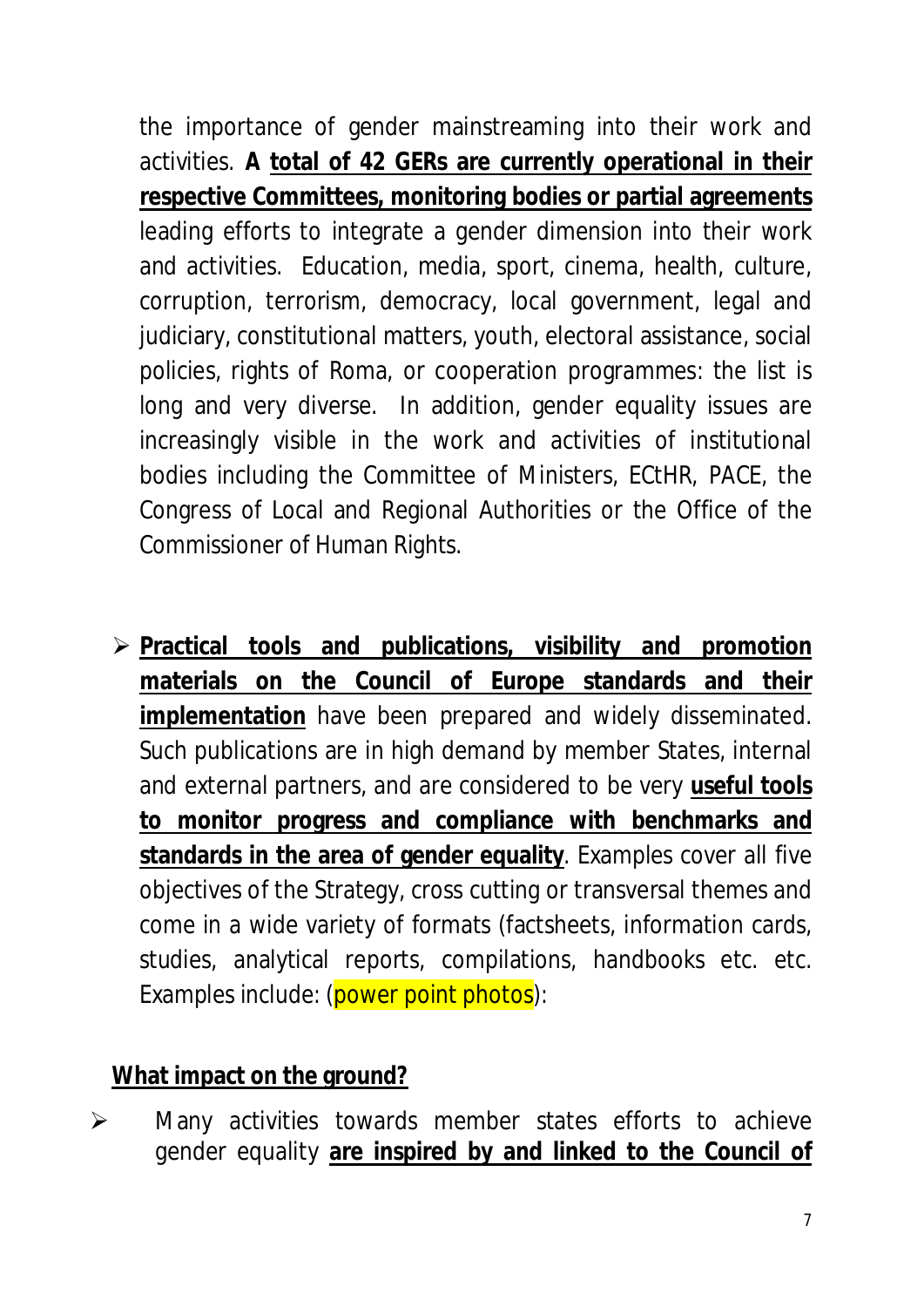**Europe standards and tools.** This is a process that goes both ways: CoE standards – both legally binding and what we call soft standards – as well as gender equality related work and activities **are the result of in-depth analysis of problems and innovative solutions and approaches tested in the member states**. They are good practices brought up to the level of a legally binding instruments or recommendation. In turn, such standards **provide benchmarks and inspire work at national level to bring their policy and legal framework in compliance with international agreed standards**. Examples include:

- 1. legislative and policy measures to sign, ratify and implement the Istanbul Convention (Austria, Belgium, Bulgaria, Croatia, Estonia, Greece, Ireland, Malta, Republic of Moldova, Poland, Serbia, Slovak Republic, Slovenia, Spain, Turkey);
- 2. national strategic plans on gender equality with thematic priorities in common with the Council of Europe Strategy (Cyprus, Greece, Slovak Republic);
- 3. activities to combat gender stereotypes and sexism (Croatia, Denmark, France, Republic of Moldova);
- 4. activities to improve women's access to justice (see compilation of good practices on this topic, with contributions from 23 member States);
- 5. measures to increase women's participation in political decision-making based on the Council of Europe standard requiring a minimum representation of each sex above 40% (about 30 CoE countries have either legal or voluntary political parties' quotas);
- 6. training on gender equality issues (ex. the work of the Council of Europe and its Gender Equality Commission, addressed to civil society and prepared by the GEC member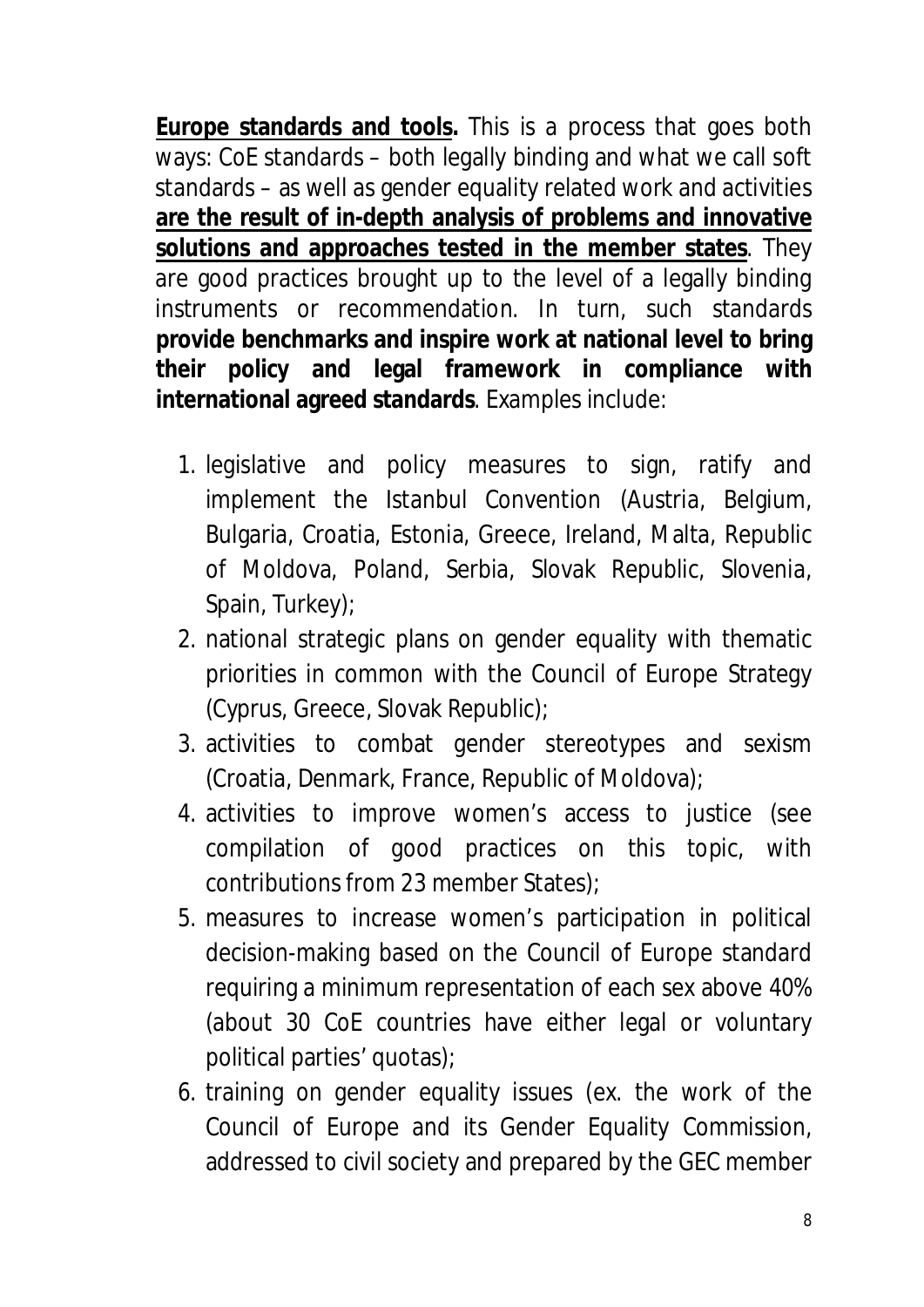from Portugal; 2 successful GM training for GERs from the different intergovernmental committees at the Council of Europe GM training for Estonian representatives)

- 7. Last but not least keeping gender equality high in the political agenda both at CoE and national level: Gender Equality and related work or activities has been a priority for several Presidencies of the Committee of Ministers of the Council of Europe - the host country of the Conference Estonia being an example.
- **Targeted co-operation projects on gender equality issues** provide member states with policy and legal expertise to ensure compliance with Council of Europe and other international standards. Some examples include:
	- 1. a two-year regional project funded by the EU Programmatic Co-operation Framework to improve women's access to justice in five countries of the Eastern Partnership;
	- 2. co-operation with UN Women on the preparation of a multi-country study on the availability and accessibility of services in response to violence against women and girls;
	- 3. co-operation with the South-Mediterranean countries to combat gender based violence and promote gender equality;
	- 4. co-operation under the EEA/Norway Grants in the area of violence against women and domestic violence.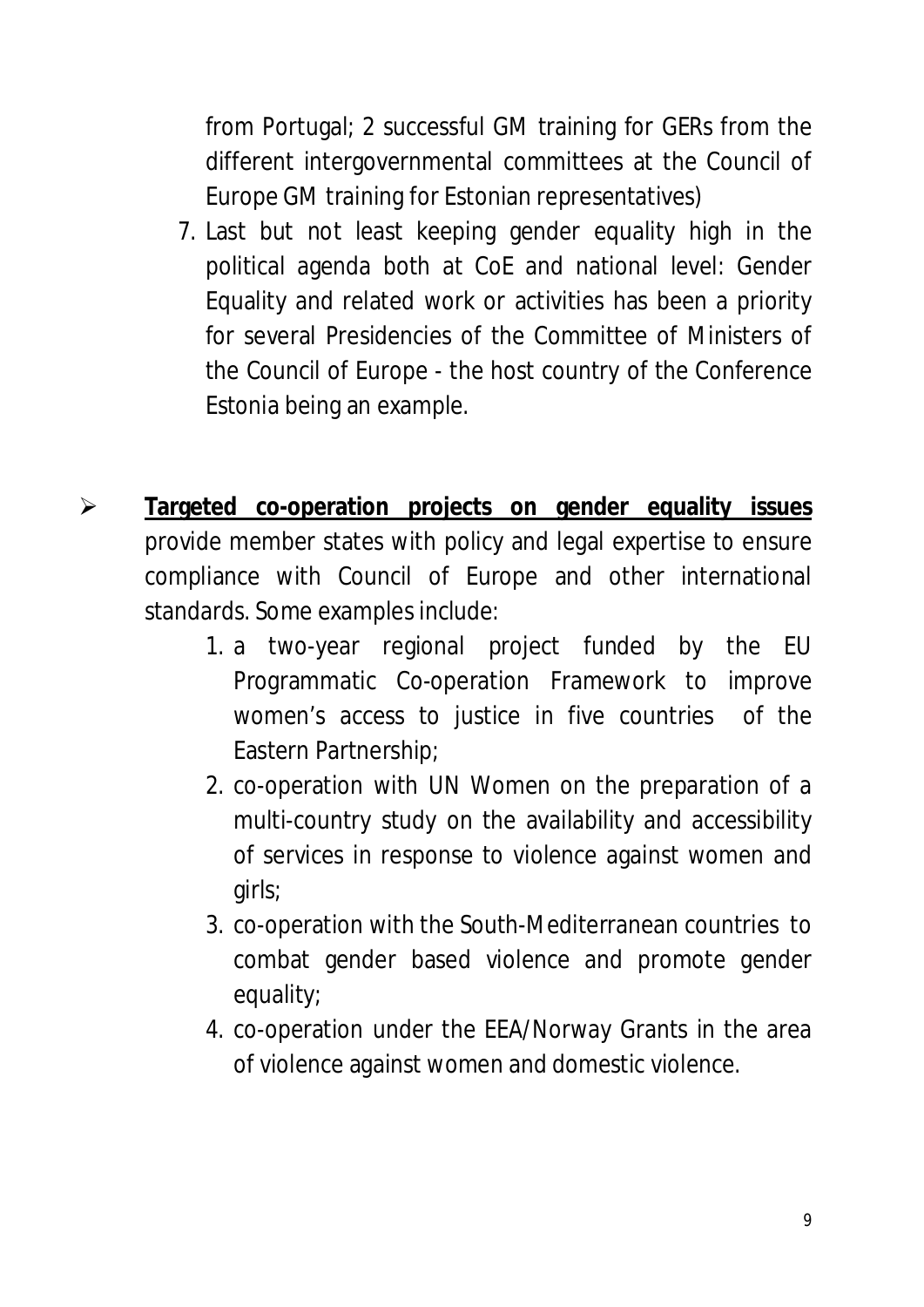#### **Challenges**

### **In brief:**

- 1. The gap between standards and their implementation, *Beijing +20 existence of a wide gap between legislation and its implementation in all areas of the Beijing Platform for Action*;
- 2. Growing threats to women's human rights (rise of authoritarianism, radicalisation, illiberalism and populism); or in the words of the regional review carried out by the United Nations 20 years after the Beijing Conference "*rising conservatism and a pushback on gender equality and women's rights and empowerment"*
- 3. Reduced resources and weakening of national gender equality mechanisms;
- 4. Restrictions and reduction of support for women's rights civil society organisations;
- 5. Challenges related to intersectionality: some groups of women experience specific problems (migrant, refugee, Roma, or LBT and therefore more significant inequalities.

## **Context**

 The Council of Europe action for gender equality operates **in a global and regional context which has shown positive but limited results**. At the global level, **no country in the world has yet fully achieved equality and empowerment of women and girls**. In March 2015, the UN CSW reviewed the progress made in the implementation of the Beijing Declaration and Platform for Action, 20 years after its adoption. The conclusion was that progress has